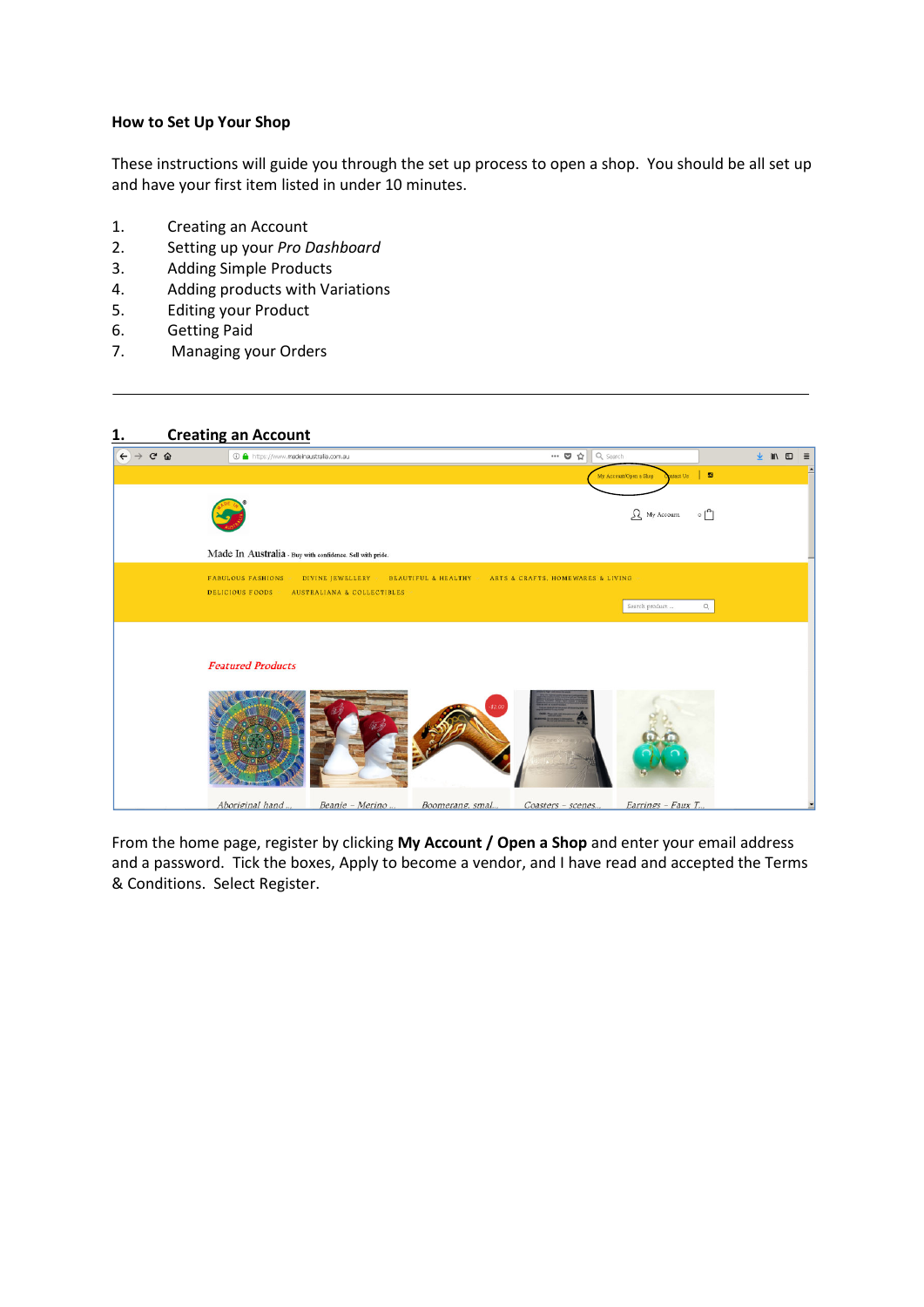| $C$ $\Omega$<br>← | 1 https://www.madeinaustralia.com.au/my-account-2/                                               | … ◎ ☆ Q Search<br>▲ Ⅲ 四<br>$\equiv$                                                                                                                                                                                                                                                                                                                                                                                                                       |
|-------------------|--------------------------------------------------------------------------------------------------|-----------------------------------------------------------------------------------------------------------------------------------------------------------------------------------------------------------------------------------------------------------------------------------------------------------------------------------------------------------------------------------------------------------------------------------------------------------|
|                   | <b>DELICIOUS FOODS</b><br>AUSTRALIANA & COLLECTIBLES                                             | Ŀ<br>Search product<br>$\mathbb{Q}$                                                                                                                                                                                                                                                                                                                                                                                                                       |
|                   | My Account                                                                                       |                                                                                                                                                                                                                                                                                                                                                                                                                                                           |
|                   | Login                                                                                            | Register                                                                                                                                                                                                                                                                                                                                                                                                                                                  |
|                   | Username or email address *<br>Password *<br>$\Box$ Remember me<br>LOG IN<br>Lost your password? | Email address *<br>myemailaddress@gmail.com<br>Password *<br><br>Medium<br>■ Apply to become a vendor?<br>$\nabla$ I have read and accepted the terms and conditions.<br>Your personal data will be used to support your experience throughout this website,<br>to manage access to your account, and for other purposes described in our Terms of<br>Use. We do not store or distribute your personal information to any third party.<br><b>REGISTER</b> |

Complete your details on the *Pro Dashboard* Vendor Application screen and select Apply to be a Vendor.

Your application will be accessed and you will receive an email when it is approved.

#### **2. Setting up your** *Pro Dashboard*

Once approved, from the home page, click **My Account**, or **My Account / Open a Shop** and enter your email address and a password details to Login. Once you login you will be taken to your **My Account** page. From here, select **Vendor Dashboard**. See below.

| FABULOUS FASHIONS V<br>DELICIOUS FOODS v | ARTS & CRAFTS, HOMEWARES & LIVING v<br>DIVINE JEWELLERY v<br>BEAUTIFUL & HEALTHY v<br>VINTAGE & COLLECTABLES, SOUVENIRS -<br>$\hbox{\footnotesize $\alpha$}$<br>Search product |
|------------------------------------------|--------------------------------------------------------------------------------------------------------------------------------------------------------------------------------|
| My Account                               |                                                                                                                                                                                |
| Dashboard                                | Hello madeitinoz (not madeitinoz? Log out)                                                                                                                                     |
| Orders                                   | From your account dashboard you can view your recent orders, manage your shipping and billing addresses, and edit your password<br>and account details.                        |
| <b>Products</b>                          | To add or edit products, view sales and orders for your vendor account, or to configure your store, visit your Vendor Dashboard.                                               |
| Addresses                                |                                                                                                                                                                                |
| <b>Account details</b>                   |                                                                                                                                                                                |
| Logout                                   |                                                                                                                                                                                |
|                                          |                                                                                                                                                                                |

This takes you to the *Pro Dashboard* where you can configure your store and start adding products.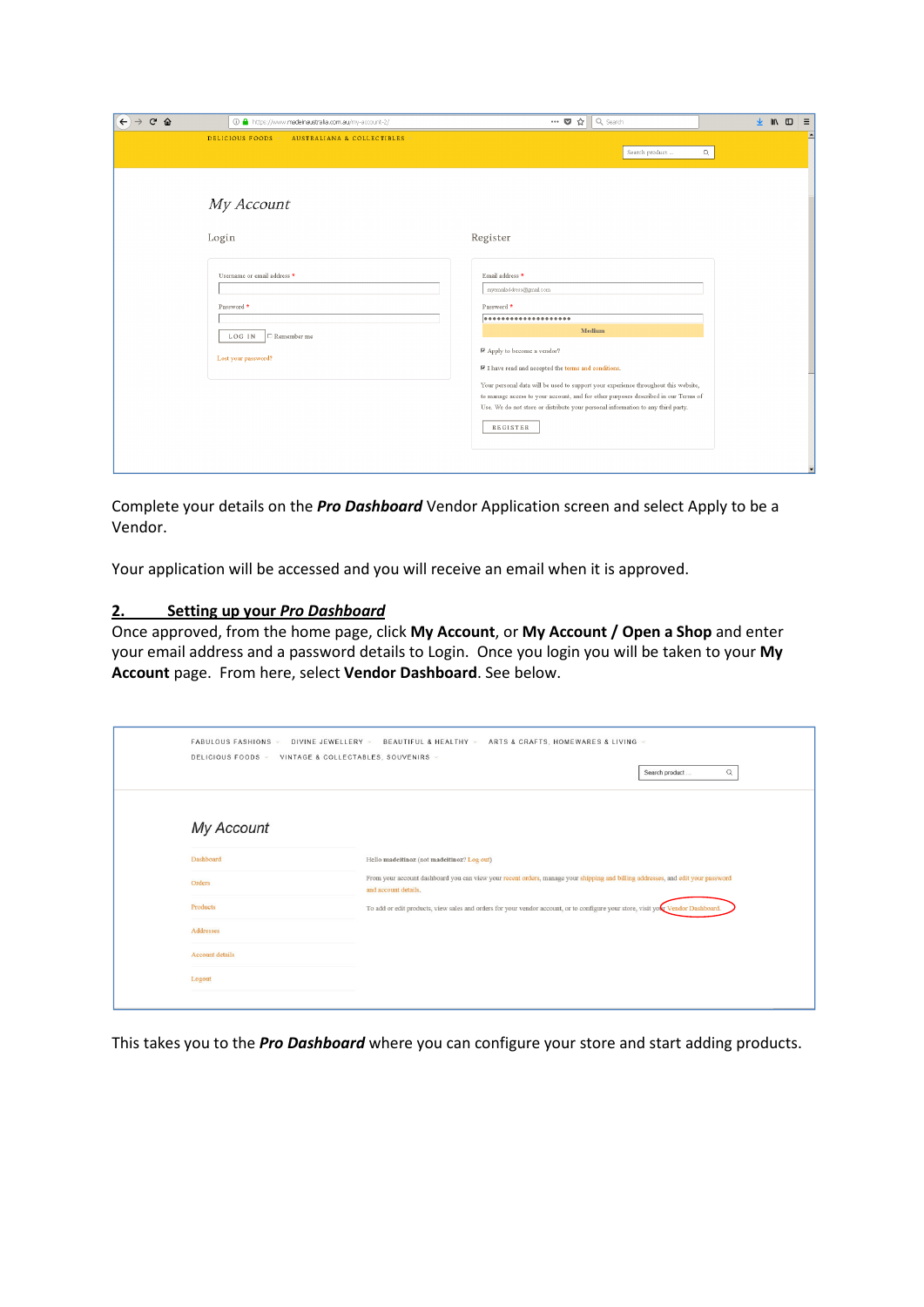| Pro Dashboard                   |                                                                                  |                        |               |
|---------------------------------|----------------------------------------------------------------------------------|------------------------|---------------|
| Products<br>Dashboard<br>Orders | Ratings<br>Coupons<br>Settings                                                   | View Store             |               |
| Welcome back!                   |                                                                                  |                        |               |
| <b>ADD PRODUCT</b>              |                                                                                  |                        |               |
| Start Date                      | End Date                                                                         |                        |               |
| 2017-12-27                      | 2010-01-27                                                                       |                        | <b>UPDATE</b> |
| <b>Commission Due</b>           |                                                                                  | <b>Commission Paid</b> |               |
| Products                        | \$0.00                                                                           | Products               | \$0.00        |
| Shipping                        | \$0.00                                                                           | Shipping               | \$0.00        |
| Totals                          | \$0.00                                                                           | Totals                 | \$0.00        |
| Orders Totals (0)               |                                                                                  | Product Totals (o)     |               |
| products for customers to buy.  | No orders for this period. Adjust your dates above and click Update, or list new |                        |               |

#### Go to **Settings** tab

Make sure you have entered information about your Store. We only use your phone number and address details to contact you if necessary and for verification purposes.

The check box **Enable Vacation Mode** is available to tick at any time if you wish to alert buyers that you are currently unable to fulfil orders. Use this if you want to take a break.

Save changes.

Next, click on the **Payment** tab

| Pro Dashboard                                                        |
|----------------------------------------------------------------------|
| Products Orders<br>Dashboard<br>Settings Ratings Coupons View Store  |
| Customer matched zone "AU"                                           |
| Welcome back!                                                        |
|                                                                      |
| Settings<br><b>Branding</b><br>Store<br>Shipping Social<br>Payment   |
| Store Name Required                                                  |
| Paulmiller2709 Store<br>Your shop name is public and must be unique. |
| Store Description<br>VISUAL TEXT                                     |
| B J U K << E E E E E E 1 1 / 2 X                                     |
|                                                                      |

We offer two payment options for buyers and you will need to have accounts with at least one of these payment gateways. Enter your PayPal email address. Next, click the link to **Connect with Stripe.**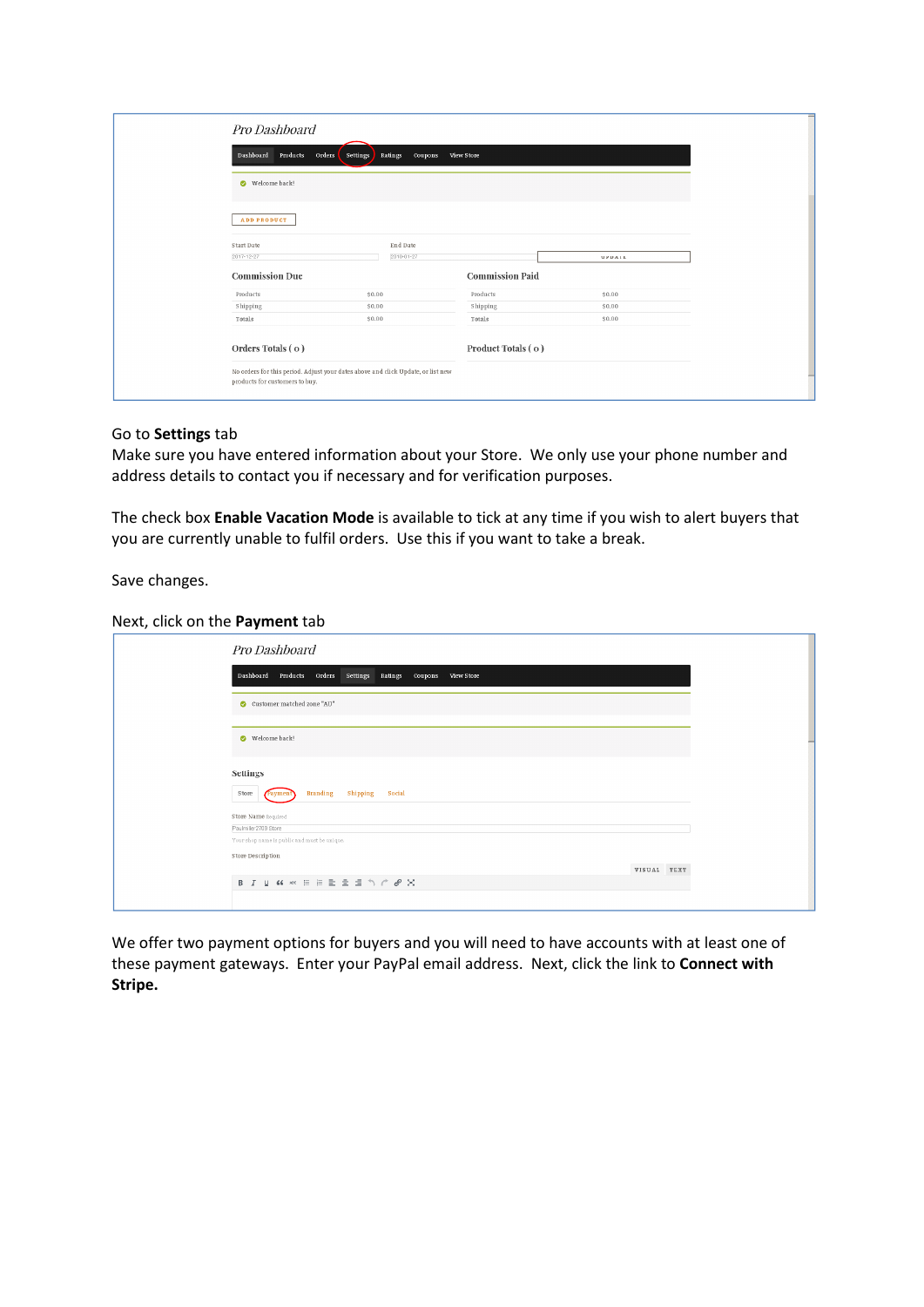| Pro Dashboard                                                                                                |
|--------------------------------------------------------------------------------------------------------------|
| Dashboard Products Orders Settings Ratings<br>Coupons View Store                                             |
| Customer matched zone "AU"                                                                                   |
| Welcome back!                                                                                                |
| Settings<br>Payment<br><b>Branding</b> Shipping Social<br>Store                                              |
| PayPal Address<br>yourpaypaladdress@goeshere.com<br>Your PayPal address is used to send you your commission. |
| Connect with Stripe<br>your account is not yet compected with Stripe.<br>S Connect with Stripe               |
| SAVE CHANGES                                                                                                 |

This takes you to the Stripe website. Stripe is a payment gateway that allows you to receive your commission on sales automatically. You will need a Stripe account in order to receive your payments for purchases. We do not store or have access to any of your banking details. This is all processed through Stripe, which can accept payments from customers from almost any part of the world. If you have a Stripe account already, simply Sign In (top right corner) on the page you are directed to. Stripe notifies you when a payment has been received and processes payments within 2 working days.

Where Stripe asks for your business domain name please type in *https://www.madeinaustralia.com.au.* See the screen shot of the relevant Stripe screen below.

| Secure Payments would like you to start accepting payments with Stripe.<br>Take a minute to answer a few questions and then you'll be ready to go. Secure Payments will have access to<br>your data, and can create payments and customers on your behalf. |
|------------------------------------------------------------------------------------------------------------------------------------------------------------------------------------------------------------------------------------------------------------|
| Account application<br>We need to learn more about you and your business before you can process payments on Stripe. Learn more >                                                                                                                           |
| Where are you based?                                                                                                                                                                                                                                       |
| $\hat{\mathbb{I}}$<br>Country Australia<br>Don't see your country?                                                                                                                                                                                         |
| Your product                                                                                                                                                                                                                                               |
| Tell us about your business   What products do you sell? Who do you sell to? When do<br>you charge your customers?                                                                                                                                         |
|                                                                                                                                                                                                                                                            |
| Your website https://mycompany.co d<br>A description of the Charles                                                                                                                                                                                        |
|                                                                                                                                                                                                                                                            |

More information on Stripe Connect can be found here https://stripe.com/au

Once you connect with Stripe you will taken back to your Pro Dashboard.

Confirm that you are now connected with Stripe.

Under the **Branding** tab, you can add a store icon. You will be asked to upload the picture into your media library.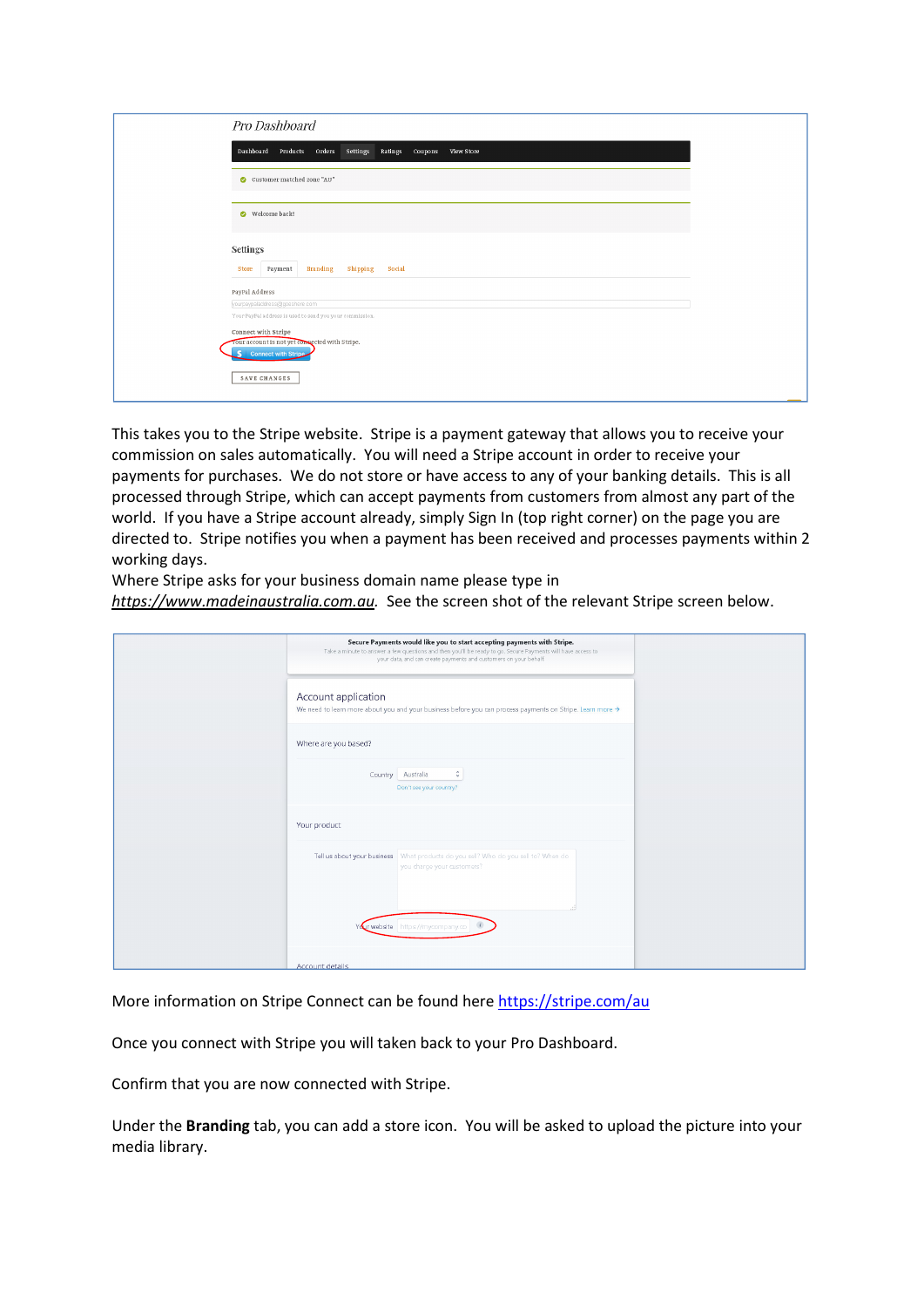Under the **Social** tab you can add Twitter, Instagram, Facebook, and Pinterest URLs.

You have now finished setting up your Store settings. These settings can be changed at any time.

#### **3. Adding Simple Products** Click on the **Products** tab, click **Add Product**.

| Pro Dashboard                                                                          |             |
|----------------------------------------------------------------------------------------|-------------|
|                                                                                        |             |
| Orders<br>Dashboard<br>Settings<br>Ratings<br>Products<br>Coupons<br><b>View Store</b> |             |
| Customer matched zone "AU"                                                             |             |
| Welcome back!                                                                          |             |
| Settings                                                                               |             |
| <b>Branding</b><br>Shipping<br>Social<br>Store<br>Payment                              |             |
| Store Name Required                                                                    |             |
| Paulmiller2709 Store<br>Your shop name is public and must be unique.                   |             |
| Store Description                                                                      |             |
|                                                                                        | VISUAL TEXT |
| B J U K << = = = = = = h / 0 X                                                         |             |
|                                                                                        |             |
|                                                                                        |             |

Enter the Product Name and descriptions. (If you offer FREE Shipping, we recommend you include this with the Product Name, and highlight the fact in your descriptions as well). Select the relevant Category and sub-category in which you wish your product to be listed. Add single word Tags to assist in searching, eg. bottle, beads. Use spaces between tags.

## Set your **Featured Image** and up to 4 **Gallery images**.

You will be asked to upload images from your computer into your gallery.

For images to display correctly, ensure that they are at least *500 X 500 pixels* in size. Try to keep images more or less square. Information and advice on taking photos of your products can be found in many online articles, as well as how to resize them.

## Under **Product Type** chose **Simple Product** or **Variable Product**.

A Simple Product is a product with no variations.

A Variable Product has variations, for example, a buyer might have a choice of colours, sizes, flavours, etc.

## **Simple Product options**.

Enter your price. If you enter a Regular Price AND a Sale Price, your listing will display both with a sticker highlighting the fact that it is on sale. This can help drive sales.

## **GST - Tax Status**

If you are registered for GST, make sure you have selected **Taxable** and for Tax Class select **Standard**. If you are NOT registered for GST, change Tax Status to **None**.

## **Inventory Tab**

Here you can manage your stock levels by entering the quantity you have available for sale.

## **Shipping Tab**

You have National and International shipping options. If you are offering free shipping within Australia, tick the Free Shipping option under National Shipping. Otherwise set your rate for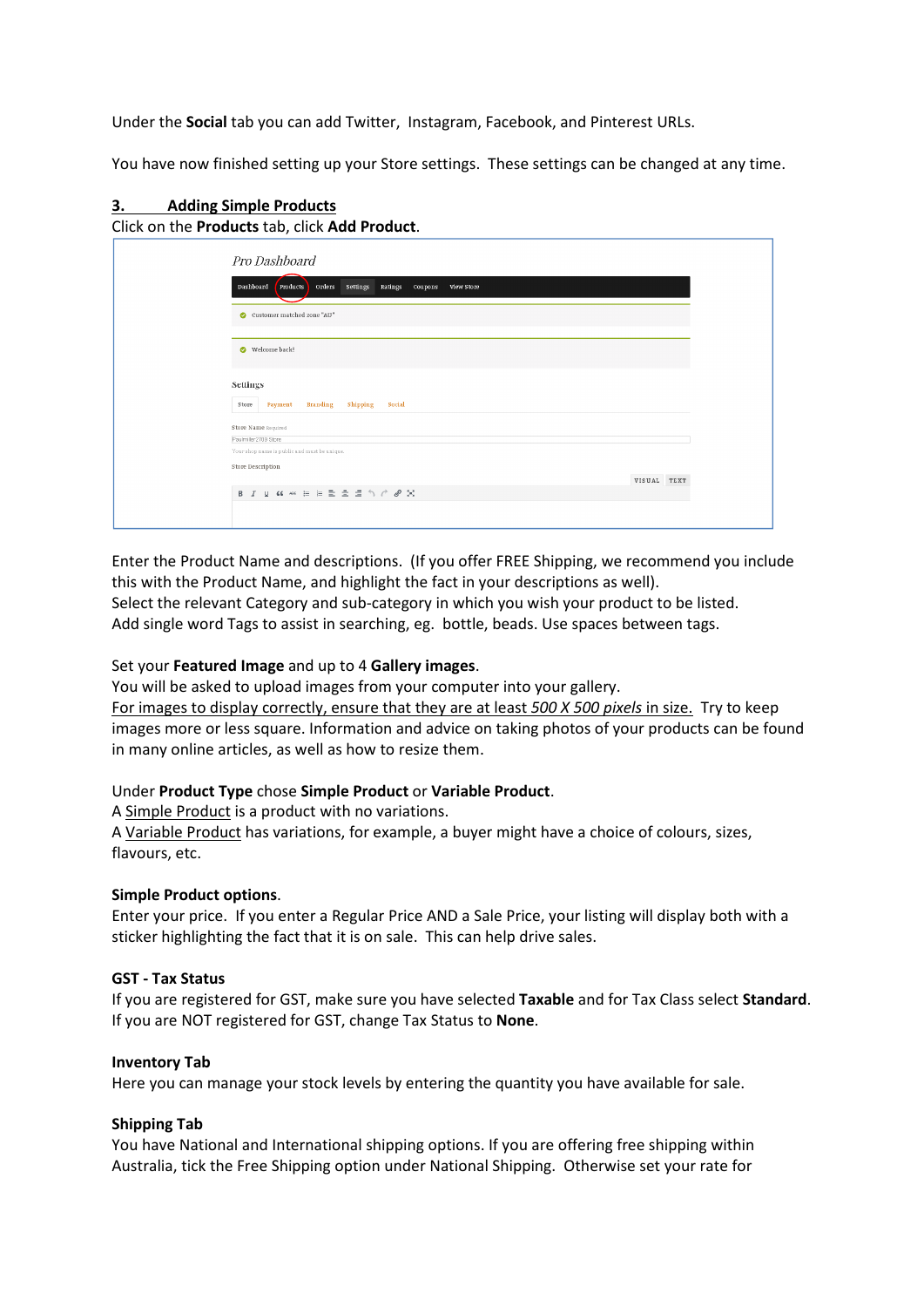shipping Nationally and Internationally. You may choose to disable International shipping and your product will not be visible to international buyers. It is easiest to set a flat rate for shipping. So work out an average cost. You can get shipping costs via Australia Post here https://auspost.com.au/parcels-mail/calculate-postage-delivery-times/#/

It is not necessary to include weight, length, etc, but you may if you wish.

# **Attribute Tab**

For a simple product this is not necessary to use.

# **4. Adding products with Variations**

When you have a product with variations you can either list them individually as Simple Products or you can enable them to display a drop down menu for the customer to choose the variation they prefer.

Adding a variable product is much like adding a number of simple products. You can have separate pictures for each variation as you wish.

Enter product, inventory, and shipping information. On the **Attribute tab you** will be required to select an attribute. Please choose Options.

Once you have (1) added an attribute (Options) , (2) select the values you wish to include, or ADD NEW if your value does not appear in the list. (3) Check the **Visible on product page** and **Used for Variations** boxes. (4) Click on the **Variations** tab.

|    | <b>Featured</b> Image                                            | Gallery                    |                            |                |
|----|------------------------------------------------------------------|----------------------------|----------------------------|----------------|
|    |                                                                  | Add product gallery images |                            |                |
|    |                                                                  |                            |                            |                |
|    |                                                                  |                            |                            |                |
|    |                                                                  |                            |                            |                |
|    | Set featured image                                               |                            |                            |                |
|    |                                                                  |                            |                            |                |
|    | Product Type                                                     |                            |                            |                |
|    | Variable product                                                 |                            |                            |                |
|    | Attributes<br>Shipping<br>General<br>Inventory                   | <b>Variations</b><br>4.    |                            |                |
| 1. | Select an attribute<br>A D D                                     |                            |                            | Expand / Close |
|    |                                                                  |                            | Size $\scriptstyle\rm\sim$ | Remove         |
|    | Value(s):<br>$\overline{\mathbf{P}}$ Visible on the product page |                            |                            |                |
| 3. | $\overline{\triangleright}$ Used for variations                  | * Small * Medium * Large   |                            |                |
|    |                                                                  | SELECT ALL<br>SELECT NONE  | 2.                         | ADD NEW        |
|    |                                                                  |                            |                            |                |
|    | ADD PRODUCT<br>SAVE DRAFT                                        |                            |                            |                |
|    |                                                                  |                            |                            |                |
|    |                                                                  |                            |                            | Expand / Close |

You can click on **Go** to add variations one at a time, or you can select **Create variations from all attributes** – see screen shot below. This will create all variations according to the values you added previously.

 $\sim$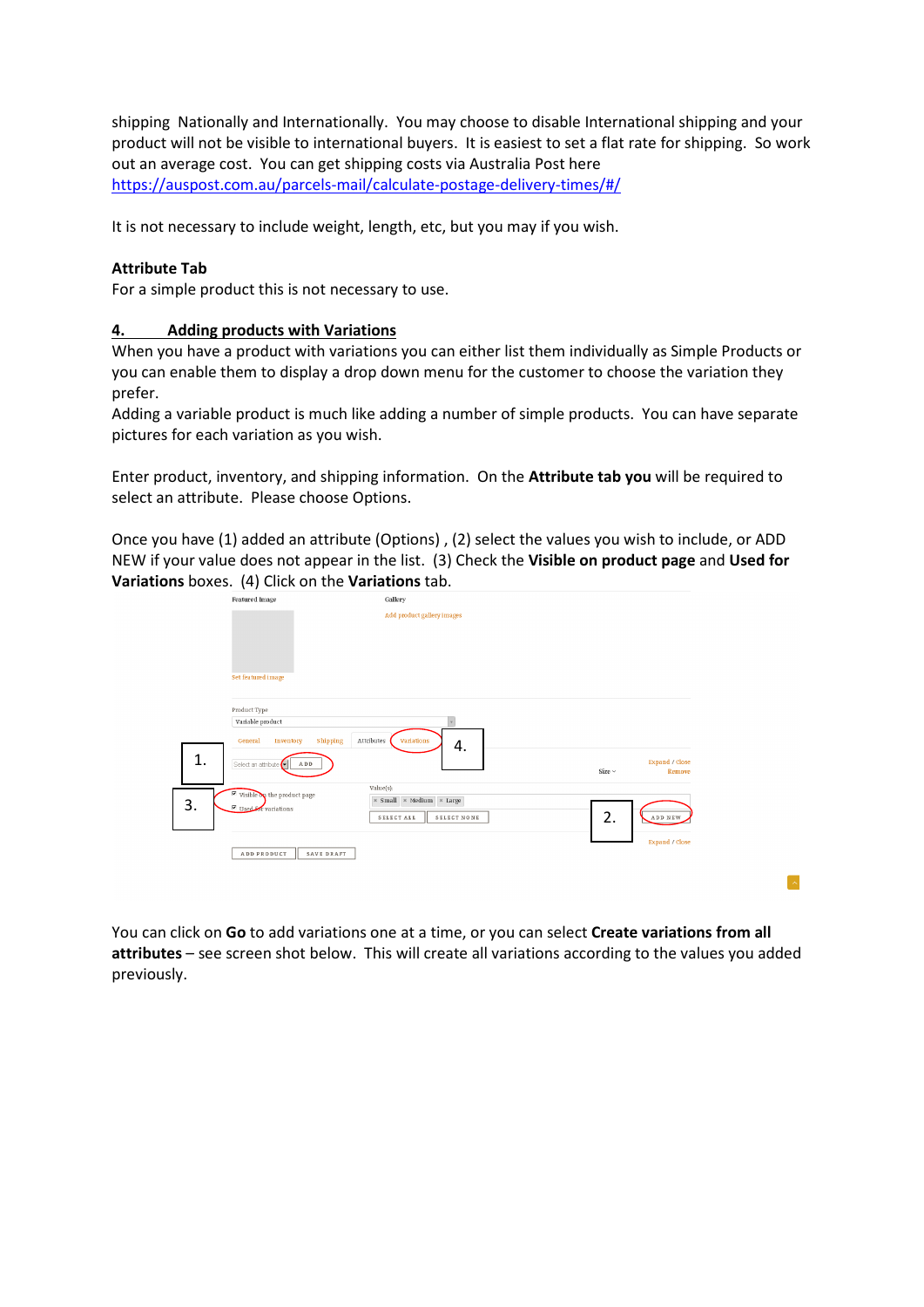| Set featured image                                                                                                                                                                                     |                                                                          |
|--------------------------------------------------------------------------------------------------------------------------------------------------------------------------------------------------------|--------------------------------------------------------------------------|
| Product Type<br>Variable product<br>$_{\rm v}$<br>Variations<br>Shipping<br>Attributes<br>Inventory<br>General                                                                                         |                                                                          |
| Select action<br>Add variation<br>Create variations from all attributes                                                                                                                                | GO<br>A<br>$\alpha$<br>$\overline{\phantom{0}}$<br>as (Expand / Close)   |
| Delete all variations<br><b>Status</b><br>Toggle "Enabled"<br>Toggle "Downloadable"                                                                                                                    |                                                                          |
| <b>Trends Whand!</b><br>CHOOSE YOUR CURRENCY<br><b>How To Set Up Your</b><br><b>Information for Sellers</b><br><b>Information For Buyers</b><br><b>Shop</b><br>$\overline{\phantom{a}}$<br>Afghanistan | $\blacktriangledown$<br><b>About Us</b><br><b>Terms of Use</b><br>$\sim$ |
|                                                                                                                                                                                                        | Your Safety & Privacy                                                    |

Click on **Expand** to add more information such as price and image.

A drop down menu allows you to add picture, price, and product information for each variation. You can manage stock quantity and price on an individual level for each variation. Weight and dimension information is optional.

| General<br>Inventory                      | Shipping<br>Variations<br>Attributes                                                     |                                                                   |
|-------------------------------------------|------------------------------------------------------------------------------------------|-------------------------------------------------------------------|
| Create variations from all attributes     |                                                                                          | $\times$ $\hspace{0.1cm}$ $\hspace{0.1cm}$ $\hspace{0.1cm}$<br>GO |
| Default Form Values:                      | No default Option<br>These are the attributes that will be pre-selected on the frontend. | 2 variations (Expand / Close)                                     |
| #0: 100ml                                 | $\overline{\phantom{a}}$                                                                 | Remove                                                            |
| $\mathcal{N}^{\mathcal{S}}_{\mathcal{S}}$ |                                                                                          |                                                                   |
| $\n  E$ Enabled                           | $\Box$ Downloadable                                                                      | □ Manage stock?                                                   |
| Regular Price: (\$)                       |                                                                                          | Sale Price: (\$)                                                  |
| Variation price (required)                |                                                                                          | Schedule                                                          |
| Weight (kg):                              |                                                                                          | Dimensions (L×W×H) (em):<br>n.                                    |
| #1: 175ml                                 | $\overline{\phantom{a}}$                                                                 | Remove                                                            |
| $\mathcal{L}^{\circ}$                     |                                                                                          |                                                                   |

Repeat for each variation. Your product will then appear as follows to a buyer - a dropdown **Choose an option** box will appear when selected.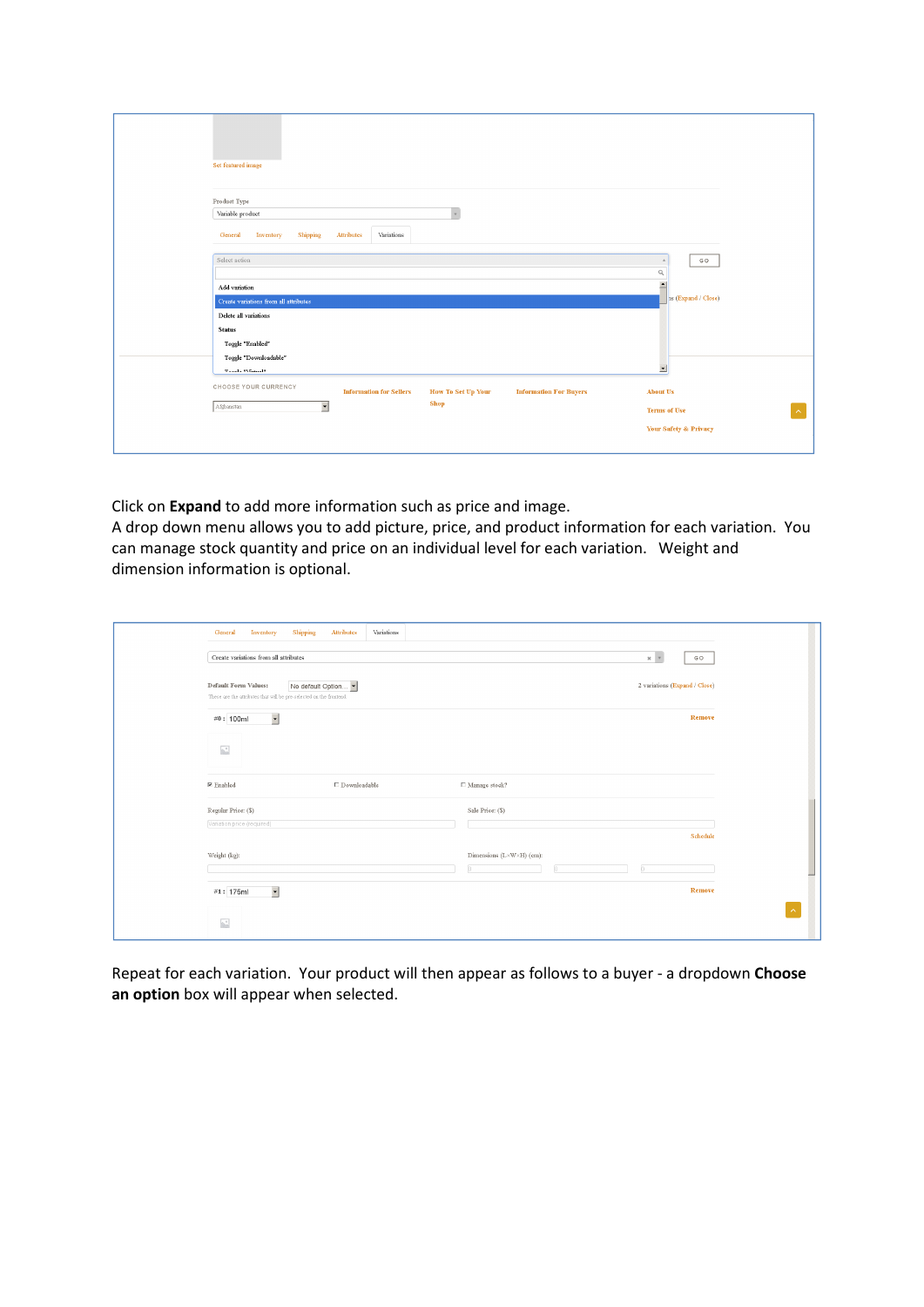|                    | Customer matched zone "AU"<br>$\alpha$<br>GEM<br>Jewellery In Candles GenCardes-Jewlery In A Carde<br>CANDLES"<br>I's not just a candle<br>It's an experience! | Jewellery Candles<br>Soy candles with a surprise piece of jewellery inside.<br>Fragrance<br>Choose an option<br>Choose an option<br>FRANGIPANI<br>\$29.95 FREE ship<br>SATIN SHEETS<br>SEX ON THE BEACH<br>ADD TO<br>1 量<br><b>STRAWBERRY</b><br><b>UNICENTED</b><br>C Add to Wishlist<br>Ships From: Australia<br>SKU: SKU9055<br>Categories: Beautiful & Healthy, Jazzy Jewellery<br>Sold by: The Eclectic Collection |
|--------------------|----------------------------------------------------------------------------------------------------------------------------------------------------------------|-------------------------------------------------------------------------------------------------------------------------------------------------------------------------------------------------------------------------------------------------------------------------------------------------------------------------------------------------------------------------------------------------------------------------|
| <b>DESCRIPTION</b> | <b>ADDITIONAL INFORMATION</b><br>REVIEWS (0)                                                                                                                   | PRODUCT RATINGS<br><b>SELLER INFO</b><br><b>SHIPPING</b>                                                                                                                                                                                                                                                                                                                                                                |

# **5. Editing your Product**

To edit your products, you need to hover over the area shown below for the options to appear.

| Pro Dashboard                                 |                                                                                                                                                    |          |                                                   |
|-----------------------------------------------|----------------------------------------------------------------------------------------------------------------------------------------------------|----------|---------------------------------------------------|
| Dashboard                                     | Products<br>Orders Settings<br>Ratings<br>coupons<br>View Store                                                                                    |          |                                                   |
|                                               | Customer matched zone "AU"                                                                                                                         |          |                                                   |
| Welcome back!                                 |                                                                                                                                                    |          |                                                   |
|                                               |                                                                                                                                                    |          | <b>SEARCH</b>                                     |
| <b>ADD PRODUCT</b><br>$\overline{\mathbf{a}}$ | Details                                                                                                                                            | Ħ.       | Status                                            |
|                                               | Earrings - Faux Turquoise<br>Categories: Jazzy Jewellery, Earrings<br><b>Tags-earnings</b><br>Edit Duplicate Delete View                           | \$34.95  | Online<br>26/01/2018<br>Stock Status: In<br>Stock |
|                                               | Necklace - Turquoise & Turkish Silver FREE shipping in Aust.<br>Categories: Jazzy Jewellery, Necklaces<br>Tags:                                    | \$360.00 | Online<br>26/01/2018<br>Stock Status: In<br>Stock |
|                                               | Pendant - Gold Leaf Small Heart. FREE Shipping in Aust. \$20 worldwide.<br>Categories: Jazzy Jewellery, Necklaces<br>Tags: gold, necklace, pendant | \$104.00 | Online<br>14/01/2018<br>Stock Status: In<br>Stock |

When you are logged in, you may need to select **Vendor Dashboard** on the screen shown below to get to your **Pro Dashboard.** 

|  | <i>My Account</i>      |                                                                                                                                                        |
|--|------------------------|--------------------------------------------------------------------------------------------------------------------------------------------------------|
|  | <b>Dashboard</b>       | Hello paulmiller2709 (not paulmiller2709? Log out)                                                                                                     |
|  | Orders                 | From your account dashboard you can view your recent orders, manage your shipping and billing addresses<br>and edit your password and account details. |
|  | Products               | To add or edit products, view sales and orders for your vendor account, or to configure your store, visit your<br>Vendor Dashboard.                    |
|  | Addresses              |                                                                                                                                                        |
|  | <b>Account details</b> |                                                                                                                                                        |
|  | Logout                 |                                                                                                                                                        |
|  |                        |                                                                                                                                                        |
|  |                        |                                                                                                                                                        |

Finally, you also have the option of adding discount coupons.